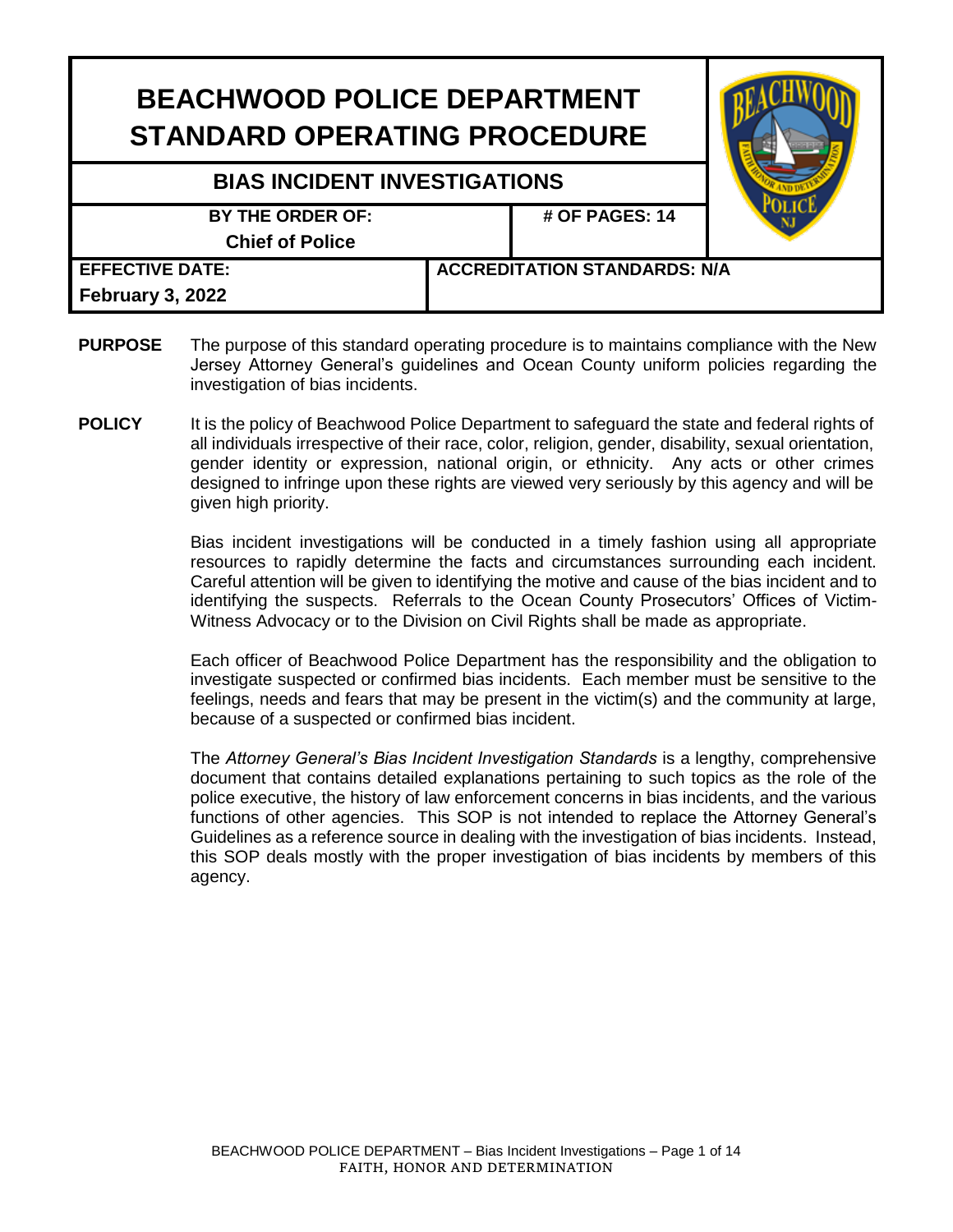#### **PROCEDURES**

# **I. ROLE OF THE CHIEF OF POLICE**

- A. The Chief of Police shall:
	- 1. Publicly announce the agency's bias incident investigation policy. Explain that the public should immediately contact the police when a bias incident occurs. This can be accomplished by posting this SOP on the agency's website.
	- 2. Ensure that all officers receive the required and appropriate training in bias incident response and investigation.
	- 3. Ensure that an appropriate initial response is provided to all suspected or confirmed bias incident victims and that a complete follow-up investigation is carried out, as appropriate.
	- 4. Ensure that security is increased in the affected area, as appropriate.
	- 5. Offer to personally meet the victim of a bias incident or designate an officer to do so.
	- 6. Ensure that the bias incident investigation is actively pursued to a successful conclusion or until all leads have been considered.
	- 7. Ensure that all relevant information regarding suspected or confirmed bias incidents is shared with the Ocean County Prosecutor's Office and other appropriate law enforcement agencies within a reasonable period.
	- 8. Ensure that victim/witness service referrals are made in a timely manner, as appropriate.
	- 9. Enlist the aid of faith-based, community, business, and educational groups, as well as other community leaders, to moderate the impact of the bias incident, to reduce the potential for counter-violence, and to promote positive police-community relations.
	- 10. Ensure that community relations activities and crime prevention programs are conducted, as appropriate.
	- 11. Maintain contact with community leaders concerning the bias incident, realizing that not all information may be able to be shared.
	- 12. Conduct appropriate media relations. Prepare accurate and timely public information news releases, as appropriate.
	- 13. Ensure that all suspected and confirmed bias incidents are reported as required through the *Electronic Uniform Crime Reporting (eUCR) portal* using the NJSP Uniform Crime Reporting procedures.
	- 14. Ensure that victims, and as appropriate, other concerned parties, are informed of the final disposition of the investigation.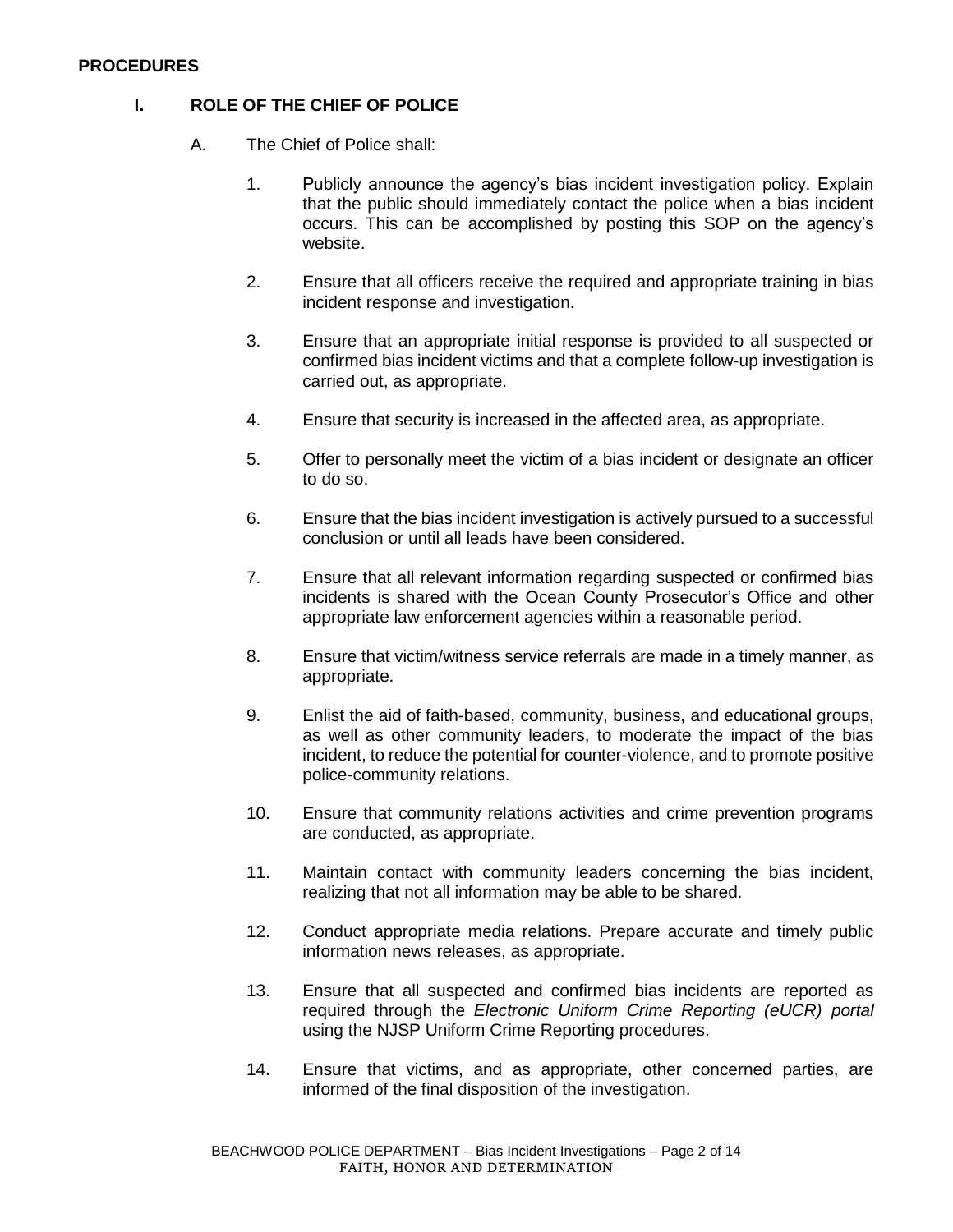## **II. BIAS INCIDENT INVESTIGATION OFFICER**

- A. The bias incident investigation officer shall be under the direct authority of and report directly to the Chief of Police on matters regarding bias incidents. This bias incident investigation officer can be a uniformed officer or a detective. The Chief of Police may assign one or more officers/detectives to this position.
- B. The Chief of Police and the bias incident investigation officer shall ensure that sufficient personnel are permitted access to and trained in the *Electronic Uniform Crime Reporting (eUCR) portal* to ensure timely reporting of bias incidents in compliance with this SOP.
- C. The bias incident investigation officer shall perform the following functions as they relate to the investigation of suspected or confirmed bias incidents:
	- 1. Reassure victim(s) that the appropriate investigative and enforcement methods will be employed to properly address the incident.
	- 2. Serve as the liaison between the victim(s) and the investigating officers.
	- 3. Ensure that the required *Electronic Uniform Crime Reporting (eUCR) portal*  has been completed as required. NOTE: when a bias incident report is submitted through the eUCR portal, the information is automatically forwarded to:
		- a. The Bias Crimes Unit at DCJ, the NJSP; and
		- b. The New Jersey Office of Homeland Security and Preparedness; and
		- c. The Ocean County Prosecutor's Office.
	- 4. Ensure that the victim/witness service referrals are made in a timely manner, as appropriate.
	- 5. Enlist the aid of religious, community, business, and educational groups as well as community leaders to moderate the impact of the bias incident, to reduce the potential for counter violence and to promote good police/community relations.
	- 6. Ensure that community relations activities and crime prevention programs are conducted, as appropriate.
	- 7. Maintain contact with community leaders concerning the bias incident.
	- 8. Ensure that the victim(s) and other concerned parties are informed of the final disposition of the incident.
- D. The bias incident investigation officer is responsible for maintaining intelligence information on all confirmed or suspected bias related activity occurring within this jurisdiction.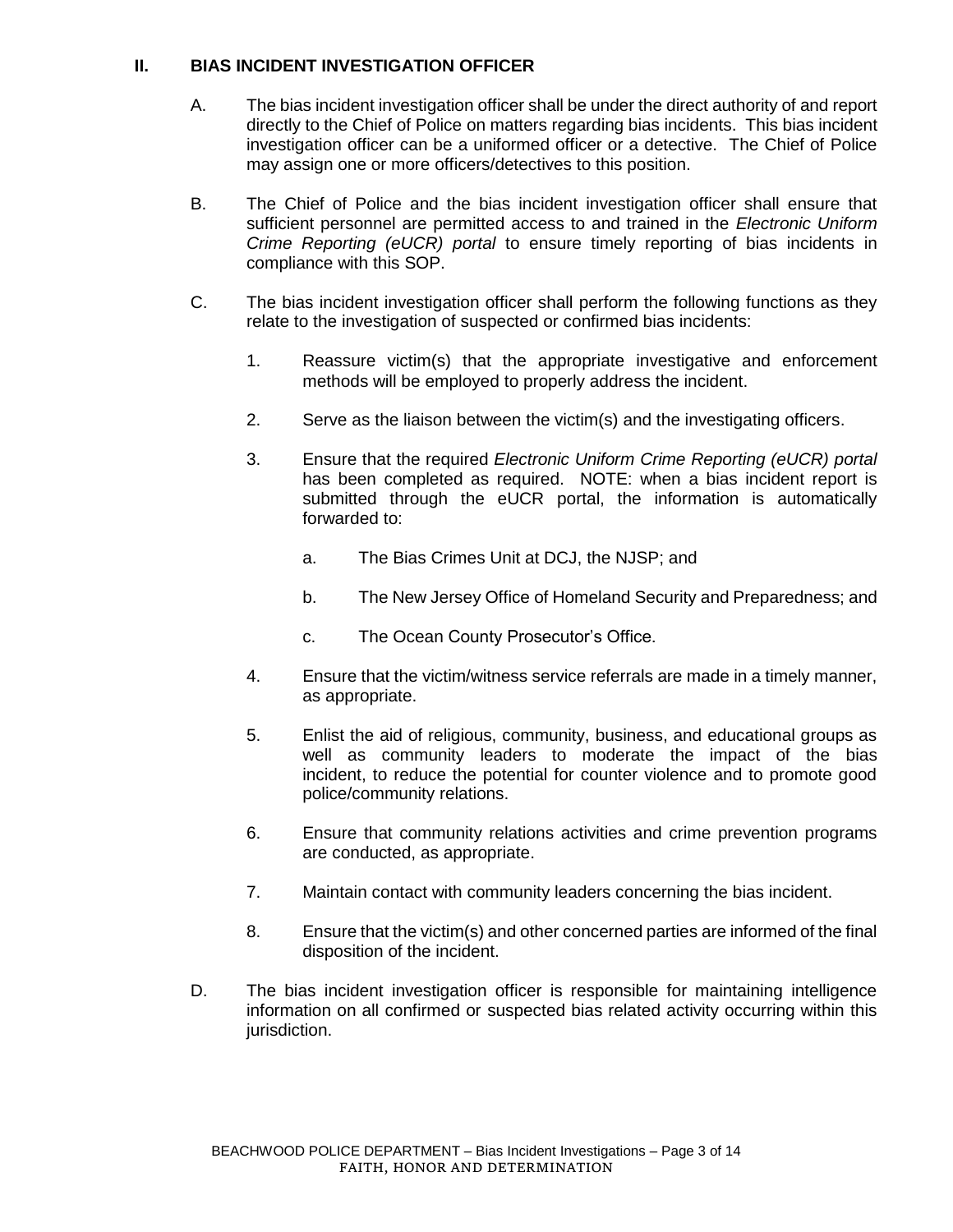### **III. GENERAL**

- A. Bias incident is any suspected or confirmed offense or unlawful act that occurs to an individual, group of individuals, private property, or public property based on race, color, religion, gender (except matters involving a violation of N.J.S.A. 2C: 14-2 or N.J.S.A. 2C: 14-3), disability, sexual orientation, gender expression, or ethnicity. Although not specifically mentioned by the New Jersey Attorney General, this agency shall include transgender status as a predicate for classifying an incident as a bias incident.
	- 1. Some suspected bias incidents might not clearly fit the above definition. In these cases, a common-sense approach to the incident must be used. If an incident appears to be bias based, it should be investigated as such. Verification of intent can be made during the ensuing investigation.
	- 2. Officers must recognize that a single bias incident may initially appear as less serious when viewed in the larger context of all crime. Nonetheless, any suspected or confirmed bias incident is serious by its very nature. What may appear to be a minor incident can easily escalate into a larger problem or public safety concern.
- B. All personnel shall take a proactive role in promoting peace and harmony among the diverse groups living and working within this state and to protect all citizens from bias related incidents.
- C. All personnel shall conduct a thorough and complete investigation of all suspected and confirmed bias incidents and shall cooperate fully with the Ocean County Prosecutor' Office in the prompt and appropriate prosecution of these matters.
- D. When appropriate, all personnel shall work in conjunction with other law enforcement agencies to ensure swift disposition of these matters.
- E. When responding to or investigating bias incidents, all personnel shall:
	- 1. Approach the victim(s) in a sensitive and supportive manner.
	- 2. Reassure the victim(s) that appropriate investigative and enforcement methods will be used to properly address the bias incident.
	- 3. Ensure that a thorough and complete initial response and follow-up investigation are conducted as required by the facts and circumstances surrounding the suspected or confirmed bias incident, including providing appropriate community relations activities and crime prevention programs.
	- 4. Ensure that this agency's bias incident investigation officer is promptly notified.
	- 5. Refer the victims and witnesses to the Ocean County Prosecutor's Office of Victim/Witness Advocacy, as appropriate.
	- 6. Interact with concerned community service organizations, civic groups, and religious institutions regarding the suspected or confirmed bias incident.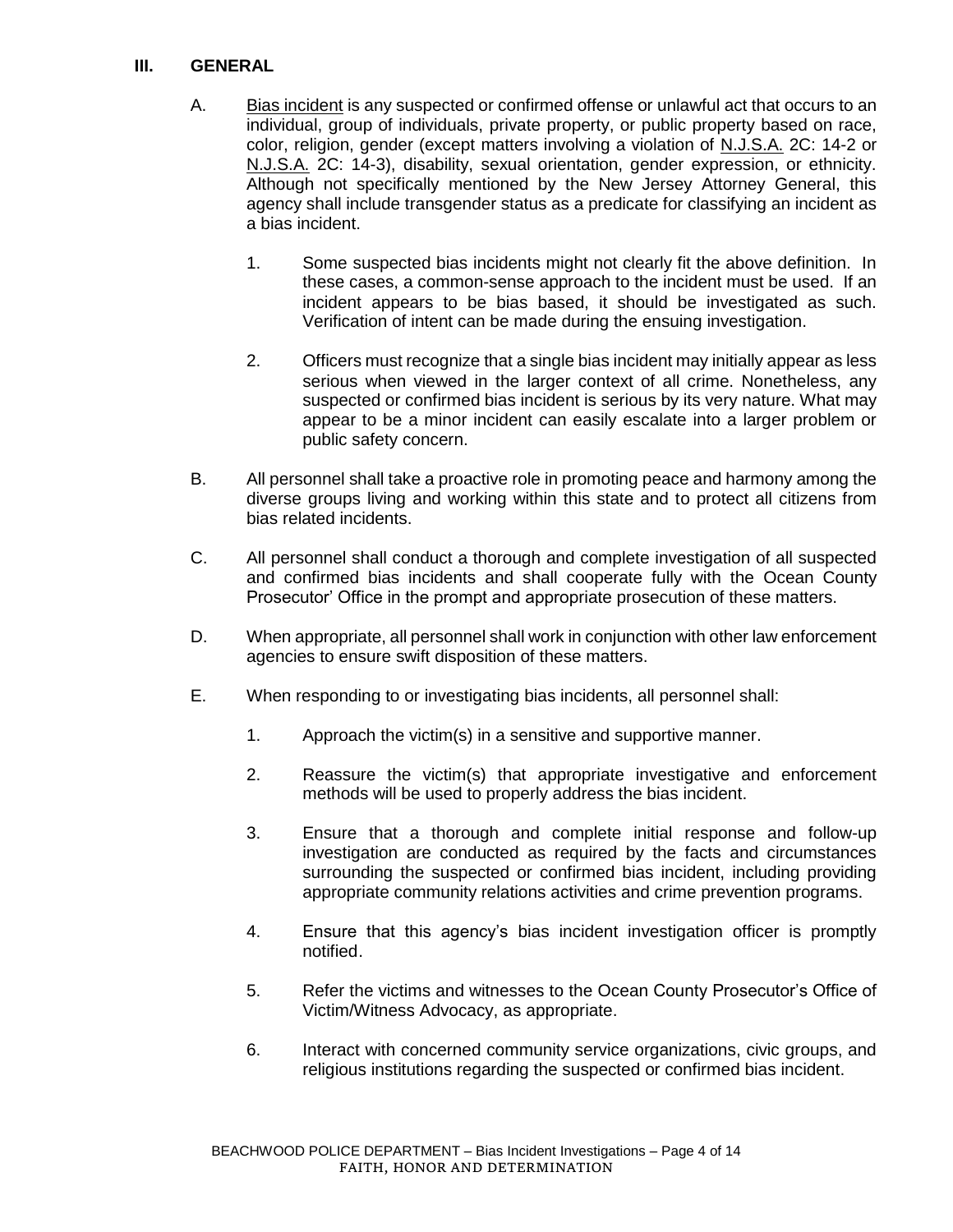- 7. Effectively calm the victim(s) and reduce the victim's fear and alienation through direct and ongoing official communication regarding the bias incident.
- 8. Notify the Division of Criminal Justice (DCJ), the Division of State Police (NJSP), and the Ocean County Prosecutor's Office of all bias incidents as required in this SOP.
- 9. Ensure that victims and other concerned parties are afforded all the rights and protections provided under the *New Jersey Constitutional Amendment for Victim's Rights* (N.J. Const. art. I, para. 22) and the *Crime Victim's Bill of Rights* (N.J.S.A. 52:4B-34, et seq.).
- F. Actions taken by officers when responding to bias incidents are visible signs of concern and commitment to the residents of the community.
- G. While a single bias incident may initially not appear serious when viewed in the larger context of all crime, it is serious by its very nature. What may seem to be a minor occurrence can easily escalate into a larger order maintenance problem of public safety concern.
- H. Bias incidents may generate fear and concern among members of a community. These incidents have the potential of recurring, escalating and possibly causing counter violence. Therefore, these incidents require a thorough and comprehensive response.
- I. It is recognized that many of the procedures listed in this policy are no more than sound criminal investigative practices, applicable in any type of criminal investigation. Due to the sensitive nature of these types of incidents, officers should take special care to adhere to this policy.
- J. In cases of suspected or confirmed bias incidents involving any of the below bias incidents, officers shall also **immediately** notify the Bias Crimes Unit at DCJ. The Bias Crimes Unit duty phone is available on DCJ's website at *www.nj.gov/oag/dcj/biascrime/.* Officers also must **immediately** notify the Ocean County Prosecutor's Office of such an incident. These incidents are:
	- 1. Homicide.
	- 2. Aggravated sexual assault.
	- 3. Sexual assault.
	- 4. Aggravated assault.
	- 5. Arson.
	- 6. Any bias incident when a law enforcement officer as the alleged perpetrator.
	- 7. Any bias incident when an organized hate group as the perpetrator; or
	- 8. The bias incident has a potential to generate large-scale public unrest,
- BEACHWOOD POLICE DEPARTMENT Bias Incident Investigations Page 5 of 14 FAITH, HONOR AND DETERMINATION K. In bias incidents when there is a nexus to terrorism, such as when an organized hate group is involved, the *Attorney General's SAR Reporting Directive, No. 2016-7*,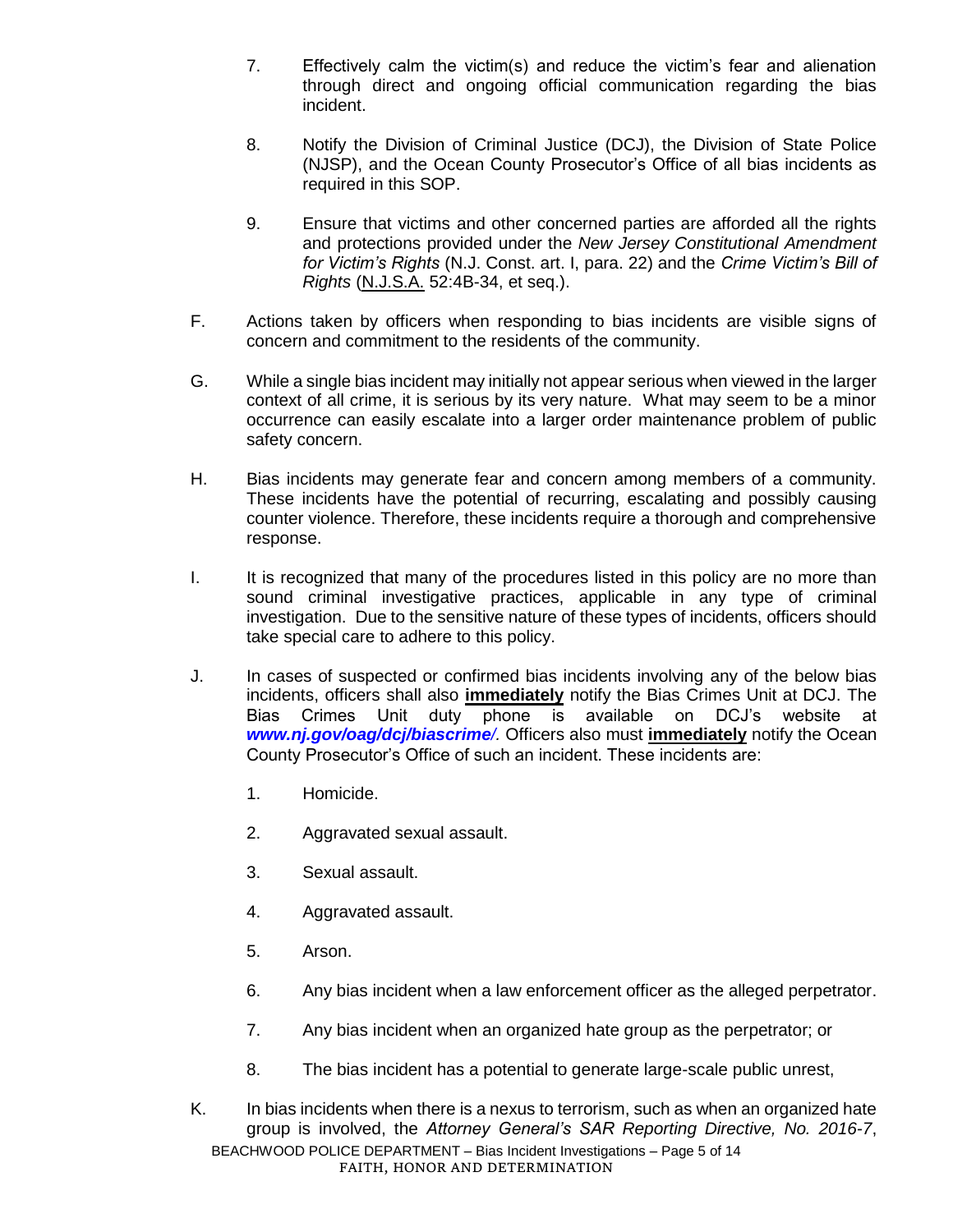requires additional notifications. Suspicious activity with a nexus to terrorism must be reported **immediately**, per existing county protocols. Activity also can be reported 24/7 to NJOHSP's CTWatch at **866-4SAFENJ** (866-472-3365) or *tips@njohsp.gov*.

## **IV. PRELIMINARY INVESTIGATION**

- A. Responding officer When the initial responding officer arrives at the scene and determines that an incident may be a bias incident, he/she shall:
	- 1. Apprehend the actor (if applicable).
	- 2. Aid the victim(s).
	- 3. Protect the crime scene in preparation for the gathering of evidence.
	- 4. Request that the immediate supervisor respond to the scene.
	- 5. Conduct a standard preliminary investigation.
	- 6. Obtain the names/addresses of all persons who witnessed the incident or who are acquainted with the circumstances of the incident. All such persons should be questioned in detail.
	- 7. Prepare an investigation report documenting the facts and circumstances of the incident, including, but not limited to:
		- a. Names, addresses, telephone numbers of all victims and witnesses.
		- b. Where the incident occurred.
		- c. Person or property targeted.
		- d. How targeted.
		- e. Means of attack.
		- f. Time of the incident.
		- g. Method of operation, trademark, or unusual characteristics of the incident.
		- h. Any other relative information provided by the victim and/or witnesses.
	- 8. Refer the victims and witnesses to the Ocean County Prosecutor's Office of Victim/Witness Advocacy, as appropriate.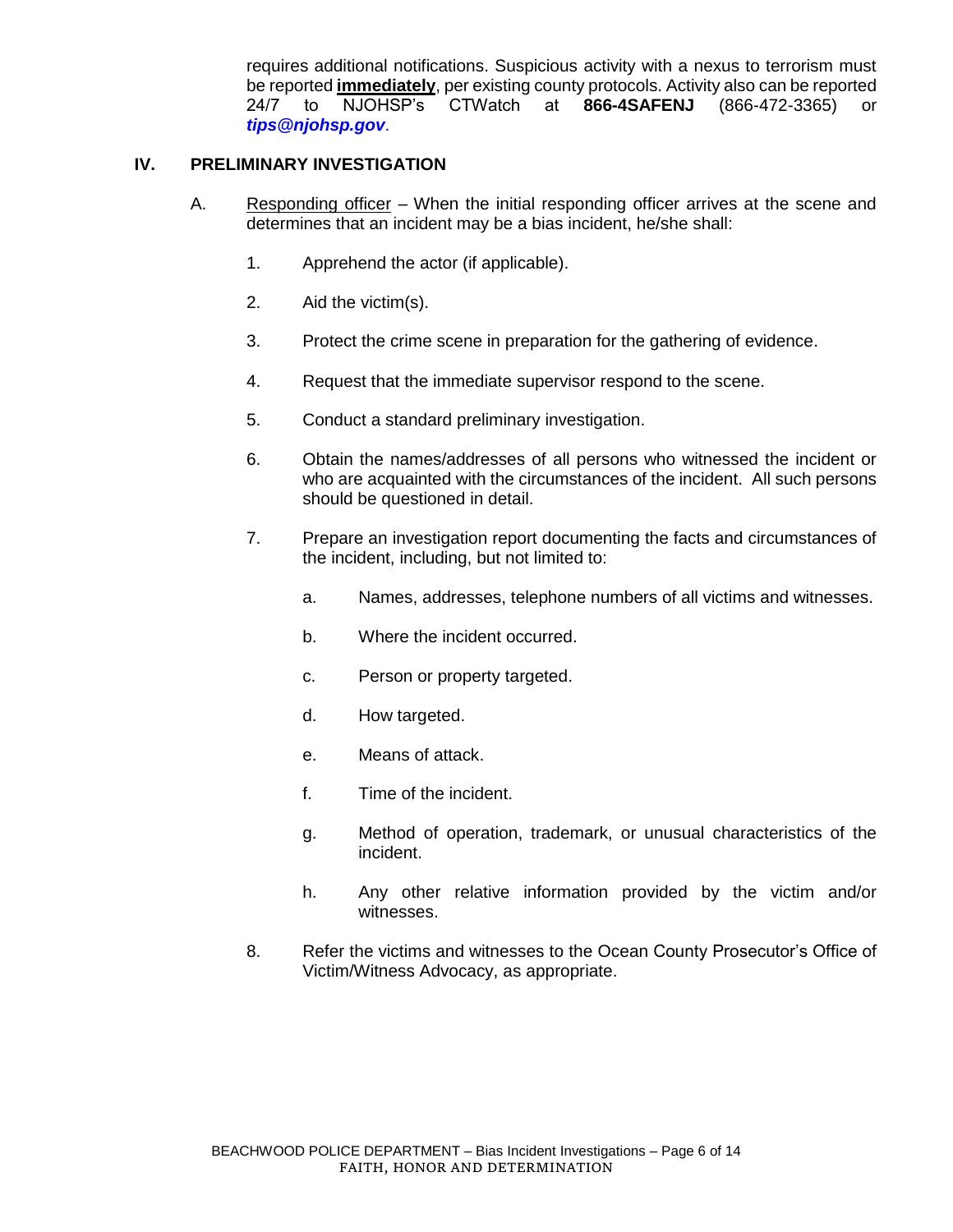- B. Responding supervisor Upon learning of a suspected or confirmed bias incident, the investigating officer's immediate supervisor shall respond to all incidents unless workload or other intervening circumstances make a response impossible. In such cases, another duty supervisor can be assigned in the place of the officer's immediate supervisor. A supervisor's response to a bias incident shall be given a high priority that is not to be dispensed with lightly. Upon arrival at the scene of a suspected or confirmed bias incident, the responding supervisor shall:
	- 1. Supervise the initial response and investigation.
	- 2. Confer with the initial responding officer.
	- 3. Assist in the stabilization of the victim(s), as required.
	- 4. Ensure that the crime scene is protected and preserved.
	- 5. Take any steps to ensure that the incident does not escalate.
	- 6. Determine if additional personnel are required to provide complete public safety services.
	- 7. Arrange for an immediate increase of patrols throughout the affected area, as appropriate.
	- 8. If the potential exists for further acts of violence or damage to property, arrange for officers to be assigned to the affected location in a fixed post position.
	- 9. Attempt to verify if the occurrence is a confirmed bias incident. Verification assistance should be provided by other levels of command and/or additional investigative personnel, as required.
	- 10. Request that investigative personnel respond to the scene.
	- 11. Notify headquarters and other levels of command regarding the facts and circumstances surrounding the incident.
	- 12. Request the next level of command respond to the scene, if appropriate.
	- 13. Provide headquarters with updated, information regarding the incident.
	- 14. Ensure that the Chief of Police is notified of the incident in a timely manner. It is not necessary to make immediate notification at odd hours for a minor bias incident but, notification must still be made by the start of the next morning following the incident. Incidents of a more serious nature, such as those that have the potential for generating large-scale unrest or publicity, will necessitate an immediate notification through the chain-of-command.
	- 15. Ensure that the bias incident investigation officer is notified of the incident.
	- 16. Ensure that the necessary basic information is obtained in order to sustain a follow-up investigation.
	- 17. Ensure that all initial reports are properly completed as soon as possible.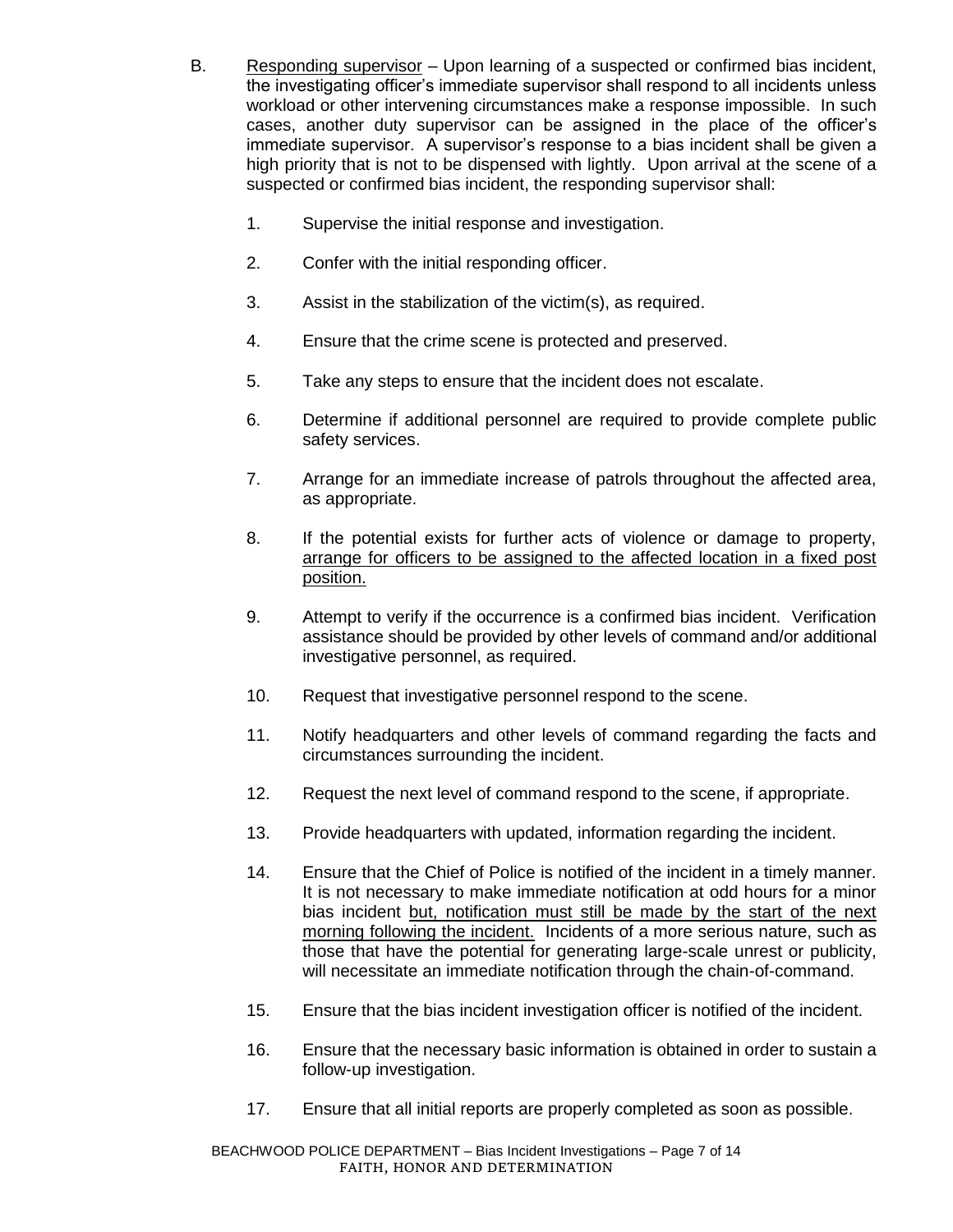- 18. Ensure that the *Electronic Uniform Crime Reporting (eUCR) portal* is completed as soon as practicable but, no later than 24 hours from the initial response.
- C. Follow-up investigator Bias incident investigations shall be given the appropriate degree of priority treatment. The investigator must be able to show compassion and sensitivity toward the plight of the victim while gathering evidence needed for juvenile or adult prosecution. Investigative personnel shall respond to the scene of a suspected or confirmed bias incident as directed by supervisory officers. The work of the investigator will involve working with people with diverse backgrounds. The investigator must be able to show compassion and sensitivity toward the plight of the victim while gathering the evidence needed for prosecution.
	- 1. Investigators assigned to handle bias incident cases should have a background in working sensitive cases. They should also have experience handling community relations. In any case where language barriers are an issue, if possible, investigators fluent in the language should be assigned to assist in the investigation.
	- 2. Additionally, investigators should be generally familiar with various forms of bias incidents and organized hate groups operating within the State of New Jersey. The DCJ Bias Crimes Unit and the Office of Homeland Security and Preparedness can provide information and assistance regarding organized hate groups operating within the State.
	- 3. When the investigator arrives at the scene and determines that the situation may be a bias incident, he/she shall:
		- a. Assume control of the investigation.
		- b. Ensure that the scene is properly protected and preserved.
		- c. Conduct a thorough and comprehensive latent criminal investigation.
		- d. Continue bias incident verification procedures, as necessary.
		- e. Ensure that the scene of the bias incident is thoroughly documented and searched. Gather evidence for analysis, as required. Documenting the crime scene should include taking samples of physical evidence, securing, and transporting into custody related movable evidence, and photographing the crime scene, as appropriate.
		- f. Interview the victims and witnesses. Take written statements.
		- g. Canvass the community for other victims or witnesses.
		- h. Obtain information necessary to complete the *Uniform Crime Report Supplementary Bias Incident Offense Report.* Primary elements of the investigation include, but are not limited to:
			- 1) Persons targeted: This includes the name, address, and telephone number of the victim.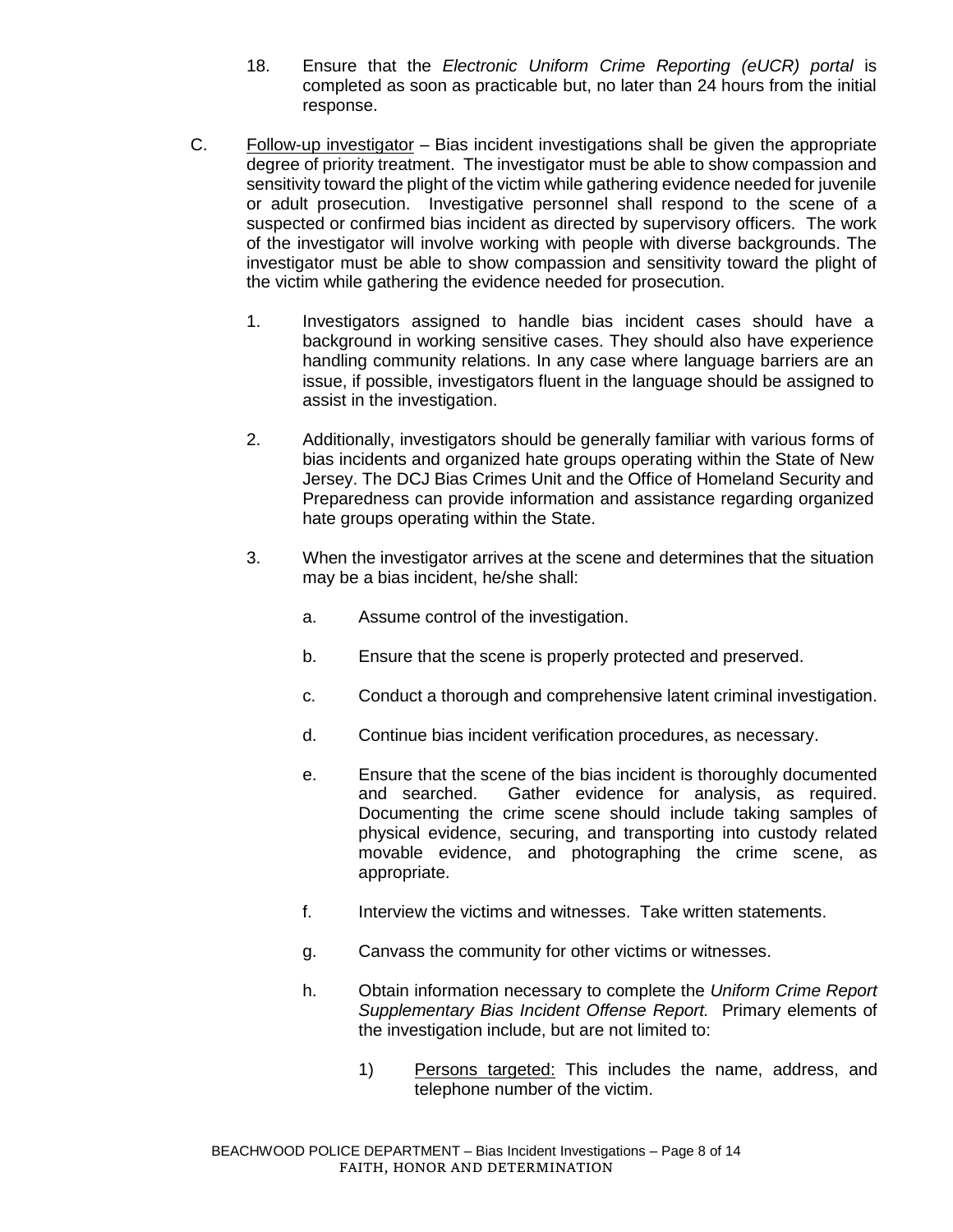- 2) Object targeted: This includes details on the type of premises against which the offense was committed.
- 3) How targeted: This includes the way that the person or property was attacked or damaged.
- 4) Means of attack: This includes the instrument, tool, device, or method by which the person or property was attacked or damaged.
- 5) Trademark: This includes the method of operation or individual identifying characteristics of the incident that may serve to distinguish the offense from others committed in much the same fashion. This element is useful in connecting a suspect with past incidents. If a series of bias incidents have occurred, these investigative elements will be crucial in developing an operating pattern and in identifying the suspects. This investigative process will also assist in identifying participation of organized hate groups.
- 6) Time and date: This include the time/date reported and the time/date the offense was committed.
- i. Conduct surveillance and other appropriate investigative activities to obtain additional evidence and to identify suspects.
- j. Contact other law enforcement agencies as required.
- k. Notify the Ocean County Prosecutor's Office as soon as possible, not to exceed 24 hours.
- l. Work closely with the Ocean County Prosecutor's Office to ensure that legally sufficient cases are presented for prosecution.
- m. Assist the victims and witnesses in obtaining appropriate support services.
- n. Prepare standard investigation reports documenting the bias incident investigation, as appropriate.
- o. Ensure that all bias incidents are reported to the *Electronic Uniform Crime Reporting (eUCR) portal* using New Jersey State Police UCR procedures and report forms.
- p. Assist community relationship activities and crime prevention programs, as appropriate.
- q. Investigators should ensure that all physical remains of the incident are immediately removed after crime scene processing is completed. If the remains cannot be physically carried away (e.g., paint on walls, etc.), the appropriate level of command should attempt to notify the building or property owners regarding the need for immediate, complete removal as soon as possible after the crime scene has been fully processed.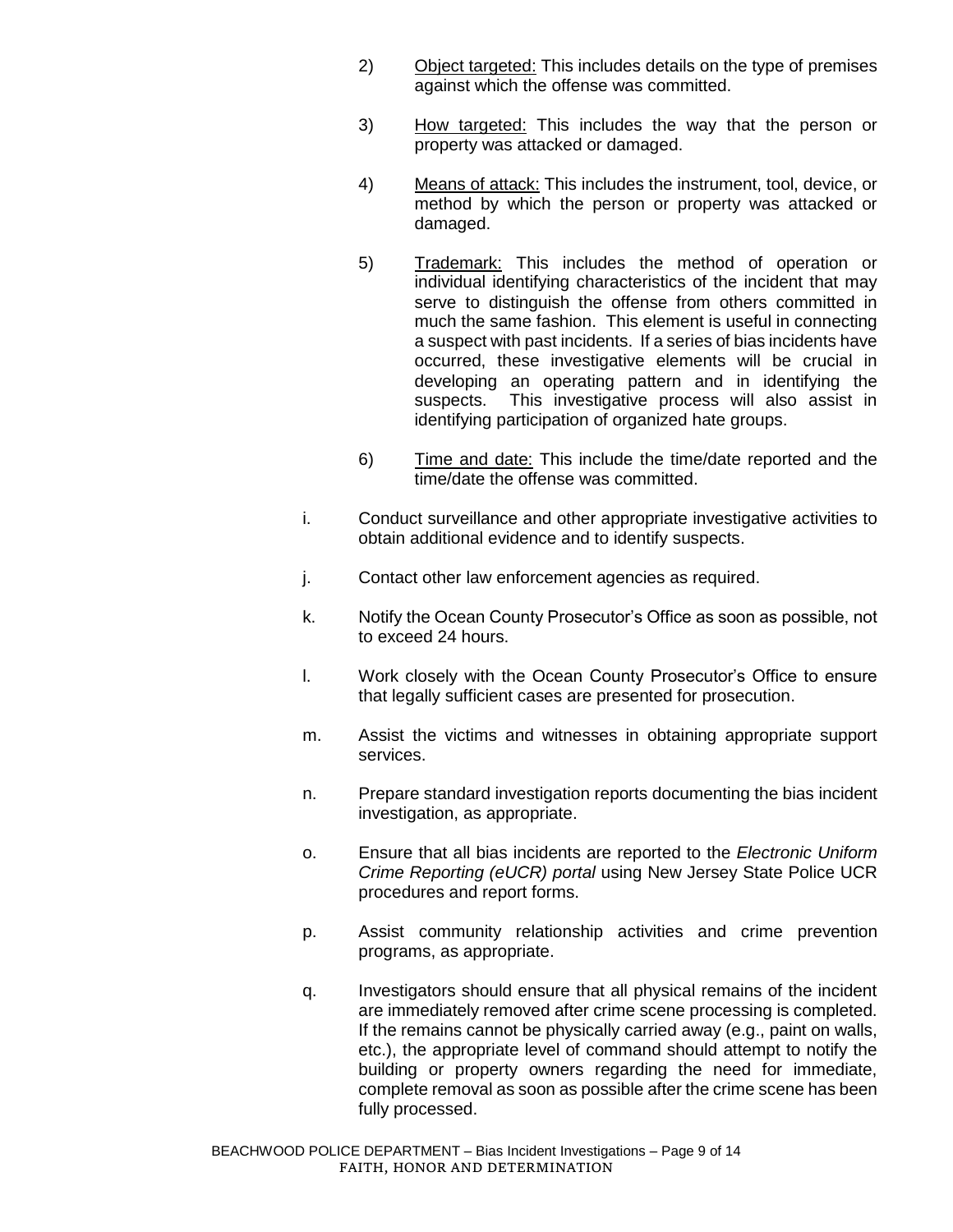- 1) Any physical remains on school property should be referred to the appropriate school principal.
- 2) Any remains of public property should be referred to the appropriate Department of Public Works.
- 3) Any remains on private property should be referred to the homeowner or property management official.
- 4. Investigators shall be sensitive to the safety concerns of the victims and witnesses and arrange for the appropriate security measures to be implemented to protect persons and property.
- 5. Community leaders and organizations are important resources during any bias incident investigation. These resources can help to broaden the investigator's understanding of the incident. They can also help to convince reluctant victims and witnesses to cooperate with investigators and encourage more victims to report bias incidents.
- 6. Investigators shall be sensitive to the safety concerns of victims and witnesses and arrange for appropriate security measures to be implemented to protect persons and property.

## **V. CONFIRMATION GUIDELINES**

- A. To assist officers in confirming whether an incident is bias motivated, the following criteria should be applied. These criterions are not all-inclusive. Common sense and good judgment must also be applied in the final determination.
	- 1. Motive:
		- a. The absence of any other apparent motive for the bias incident.
		- b. Display of any bias symbols, words, graffiti, or other types of evidence.
		- c. Statements made by the suspects.
		- d. Statements made by the witnesses.
		- e. Prior history of similar incidents in the same area affecting the same victim or community group.
		- f. A common-sense review of the facts and circumstances surrounding the incident. Consider the totality of the circumstances.
	- 2. When the above criteria are applied, it may be helpful to ask the following questions:
		- a. Is the victim from one racial, religious, ethnic, or another protected group and the suspect from another?
		- b. Did the incident occur solely because of racial, religious, ethnic, or other protected difference between the victim(s) and actor(s) or for another reason?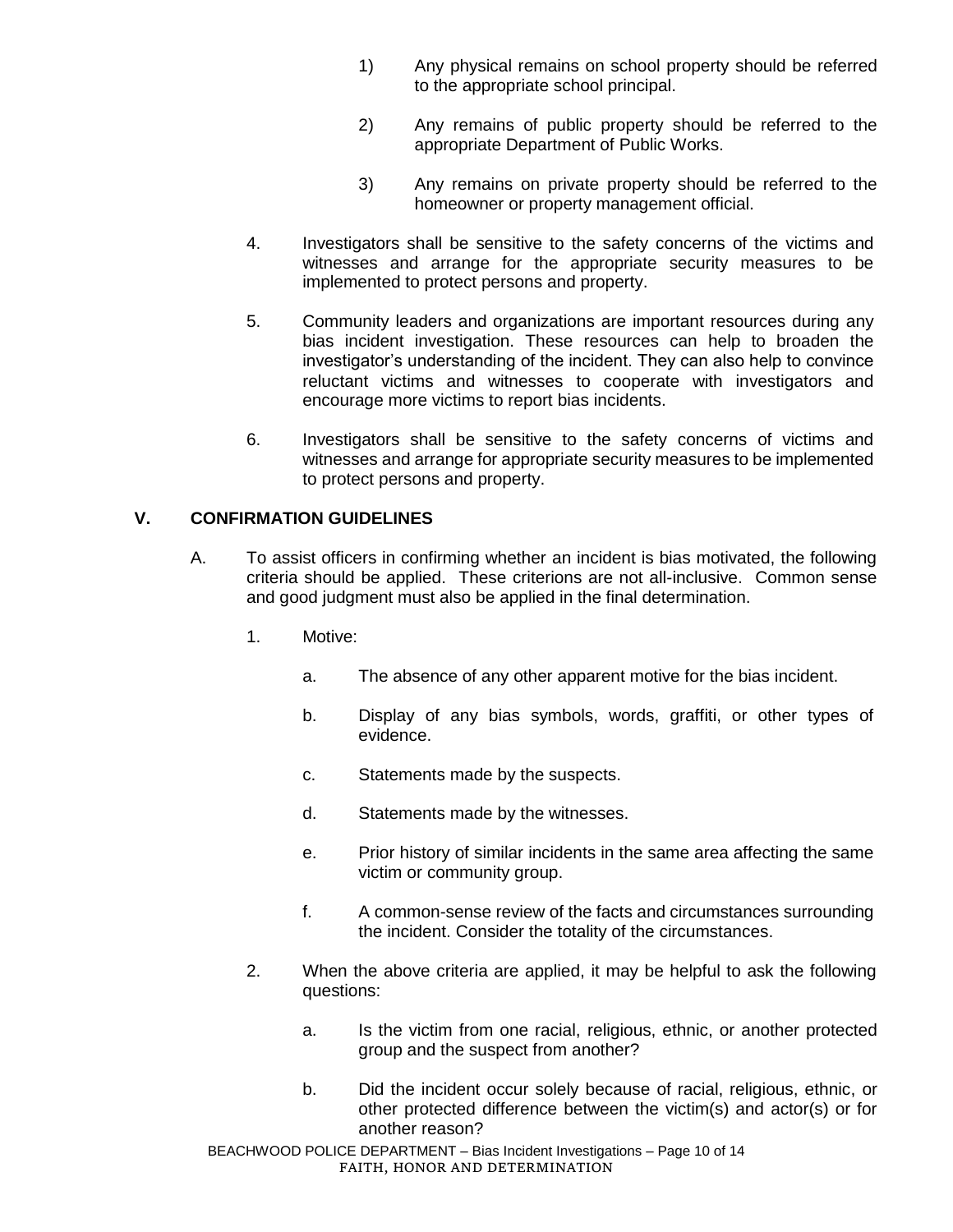- c. Is the victim the only racial, religious, ethnic, or other protected group member in the neighborhood or one of a few?
- d. Did the victim(s) recently move into the area?
- e. Is the victim acquainted with neighbors and/or associated with local community groups?
- f. What was the trademark of the actor(s)? Is it like other documented bias incidents?
- g. Has the victim experienced past or repeated incidents of a similar nature?
- h. Is there a connection between the date of the incident and holidays, school activities or other special public discussions or events?
- i. Has there been prior or recent media coverage of similar events?
- j. Is there an ongoing neighborhood problem that may have contributed to the incident?
- k. Could the act be retribution for some conflict with neighbors or area iuveniles?
- l. Does the trademark signify a copycat syndrome of other incidents?
- m. Is an organized hate group indicated in the incident?
	- 1) Is literature involved? If so, what type?
	- 2) Is there any documented or suspected organized hate group activity in the area?
	- 3) Was organized group involvement present or made to appear so?
- n. Were the real intentions of the actor(s) to commit a bias incident or were there other motives?
- o. Does the actor have a true understanding of the impact of the bias incident on the victim?
- p. Was the victim put in fear due to the incident?
- q. Did the victim feel threatened due to the incident?
- B. If after applying these criteria and asking the appropriate questions, a suspected bias incident cannot be determined to be any other type of incident or is a borderline case, it should be confirmed as a bias incident for continuing investigation purposes.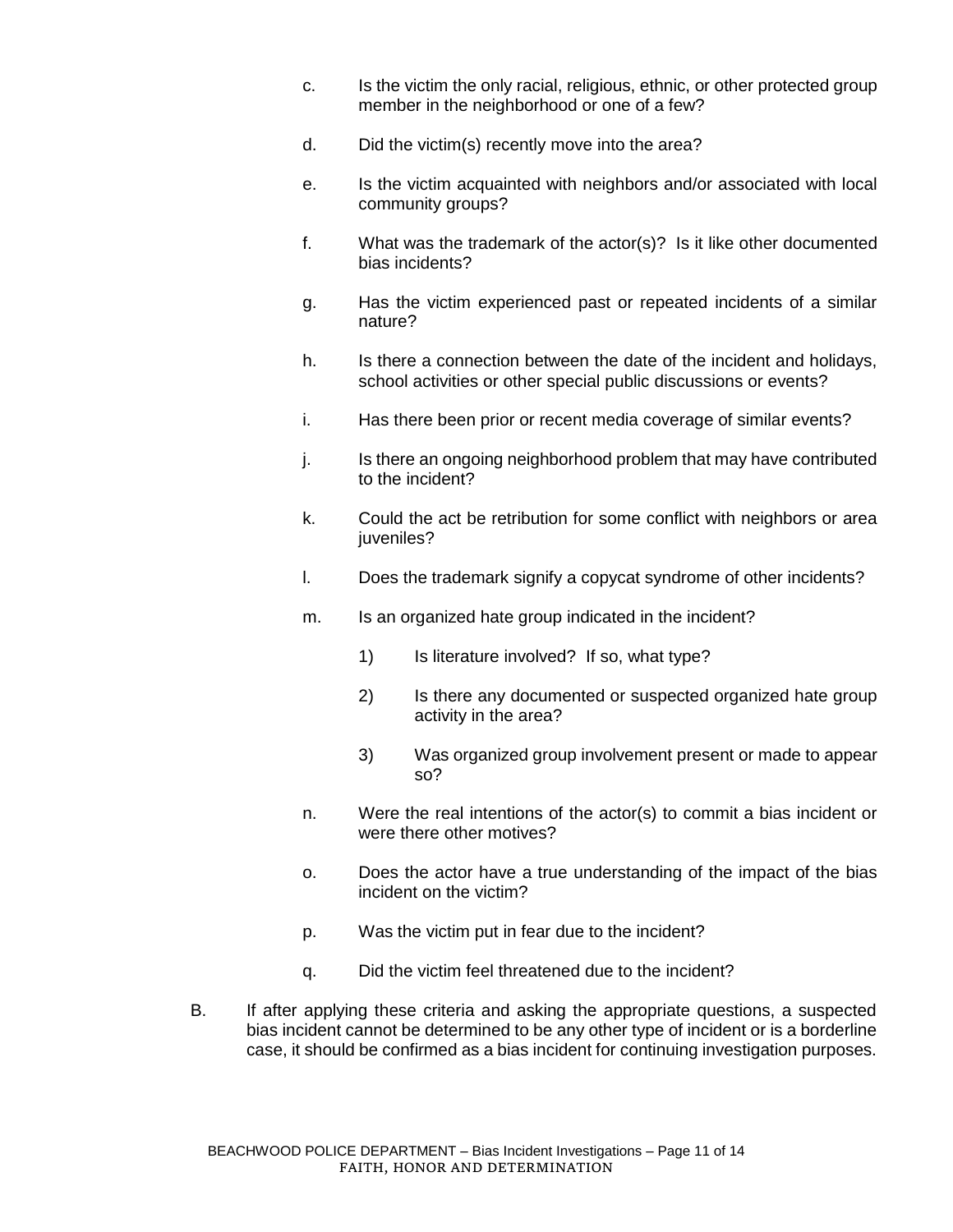## **VI. INTERAGENCY COOPERATION**

- A. This agency shall develop a cooperative relationship with the Ocean County Prosecutor and other federal, state, and local law enforcement agencies, as appropriate.
- B. If this community or surrounding communities are experiencing multi-jurisdictional patterns of bias incidents, this Chief of Police or his/her designee will develop a multiagency, coordinated approach to the investigation.
- C. Other agency roles include:
	- 1. The Division of Criminal Justice has the broad responsibility of overseeing the criminal justice process and the law enforcement function. This is accomplished through interaction with various levels of government to secure the benefits of a uniform and efficient enforcement of the criminal law and administration of criminal justice. Located within DCJ are:
		- a. The Prosecutors Supervision and Training Bureau assists in the coordination of anti-bias and bias incident training. The Attorney General's Continuing Law Enforcement Affirmative Relations (CLEAR) Institute is a part of the Prosecutors Supervision and Training Bureau.
		- b. The Bias Crimes Unit receives and reviews all notifications of bias incidents from local law enforcement agencies, county prosecutors' offices, and the NJSP. In certain cases, the Bias Crimes Unit may participate in the investigation or prosecution of a bias incident. Tips from the public to the Attorney General's Bias Crimes Hotline or Bias Crimes Website are also reviewed by the Bias Crimes Unit. Those tips are retained for investigation by the Bias Crimes Unit or referred to a local law enforcement agency for investigation, as appropriate.
	- 2. The New Jersey State Police are responsible for collecting statistics on suspected and confirmed bias incidents. The data collected in these submissions is compiled and is used to generate the annual *Bias Incident Offense Report for New Jersey* and is also submitted to the Federal Bureau of Investigation's (FBI) UCR unit to be included in the *Federal Annual Hate Crime Report.* The UCR Repository serves as the storage repository for the bias incident data submitted by the police community of New Jersey.
	- 3. The New Jersey Office of Homeland Security and Preparedness along with the NJSP, DCJ, and all 21 county prosecutors' offices' bias crime officers, shall be notified of all suspected or confirmed bias incidents by an instant notification from the *eUCR* module within the New Jersey Infoshare system. At such time, each incident shall be reviewed by NJOHSP for a possible nexus to terrorism and, if appropriate, entered in the New Jersey Suspicious Activity Reporting System (NJSARS).
		- a. Incidents that involve an organized extremist group or extremist ideology will be of particular interest for further investigation and inclusion by NJOHSP and the FBI.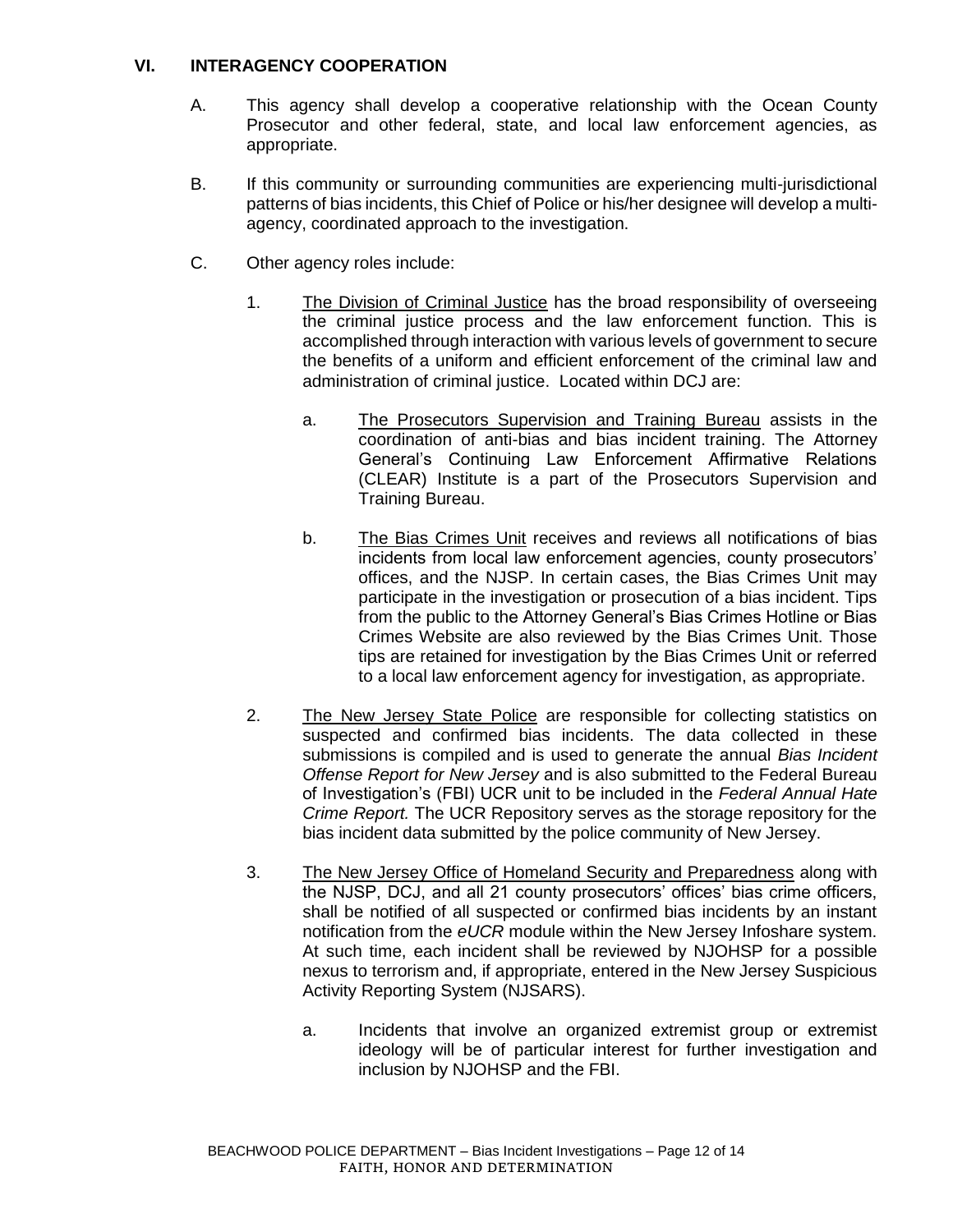- b. The eUCR module shall also be available to query within the Global Search feature of Infoshare, thus allowing for a single, federated query of various law enforcement systems throughout the State.
- 4. The county prosecutors' duties include providing county-wide law enforcement leadership and assisting and supplementing law enforcement agencies within one's jurisdiction with personnel and investigative resources, as necessary. The county prosecutors' offices shall be notified of a suspected or confirmed bias incident as soon as possible, not to exceed 24 hours. The county prosecutors' offices shall monitor the investigation of all suspected or confirmed bias incidents, within one's jurisdiction, as necessary.
- 5. The Division on Civil Rights (DCR), as part of the Department of Law and Public Safety, under the authority of the Attorney General, is responsible for enforcing *New Jersey's Law Against Discrimination*, N.J.S.A. 10:5-1 to -49. Among other things and with some exceptions, the *Law Against Discrimination* makes it unlawful to discriminate against or harass a person based on race, color, creed/religion, sex/gender, disability, sexual orientation, gender identity or expression, national origin, nationality, and ancestry. The *Law Against Discrimination* also prohibits discrimination and harassment based on age, pregnancy, breastfeeding, marital status, familial status, domestic partnership status, civil union status, and service in the U.S. armed forces. DCR's jurisdiction is limited to addressing acts of bias, prejudice, discrimination, and harassment in:
	- a. Employment; and
	- b. Housing and real estate; and
	- c. Credit and contracting; and
	- d. Places of public accommodation, including schools, government buildings, restaurants, hotels, stores, hospitals, theaters, and other places open to the public.

When DCR's investigation shows probable cause to believe prohibited discrimination or harassment has occurred, DCR will prosecute the violation either in the Office of Administrative Law or in Court. After an administrative hearing, if DCR's Director finds that the LAD has been violated, the Director has the power to order appropriate remedies, including money damages to the victim, injunctive relief, changes in policies, anti-bias or antidiscrimination training, and statutory penalties.

In some cases, a bias incident could also constitute a violation of the LAD. When confronted with a suspected or confirmed violation of *New Jersey's Law Against Discrimination*, the victim shall be informed of the Division on Civil Rights' jurisdiction and referred to the Division, if appropriate, contact the Division on Civil Rights.

6. The Division on Civil Rights Inter-Agency Services can provide the following services to law enforcement agencies upon request. Many of these services are available in a bilingual format.